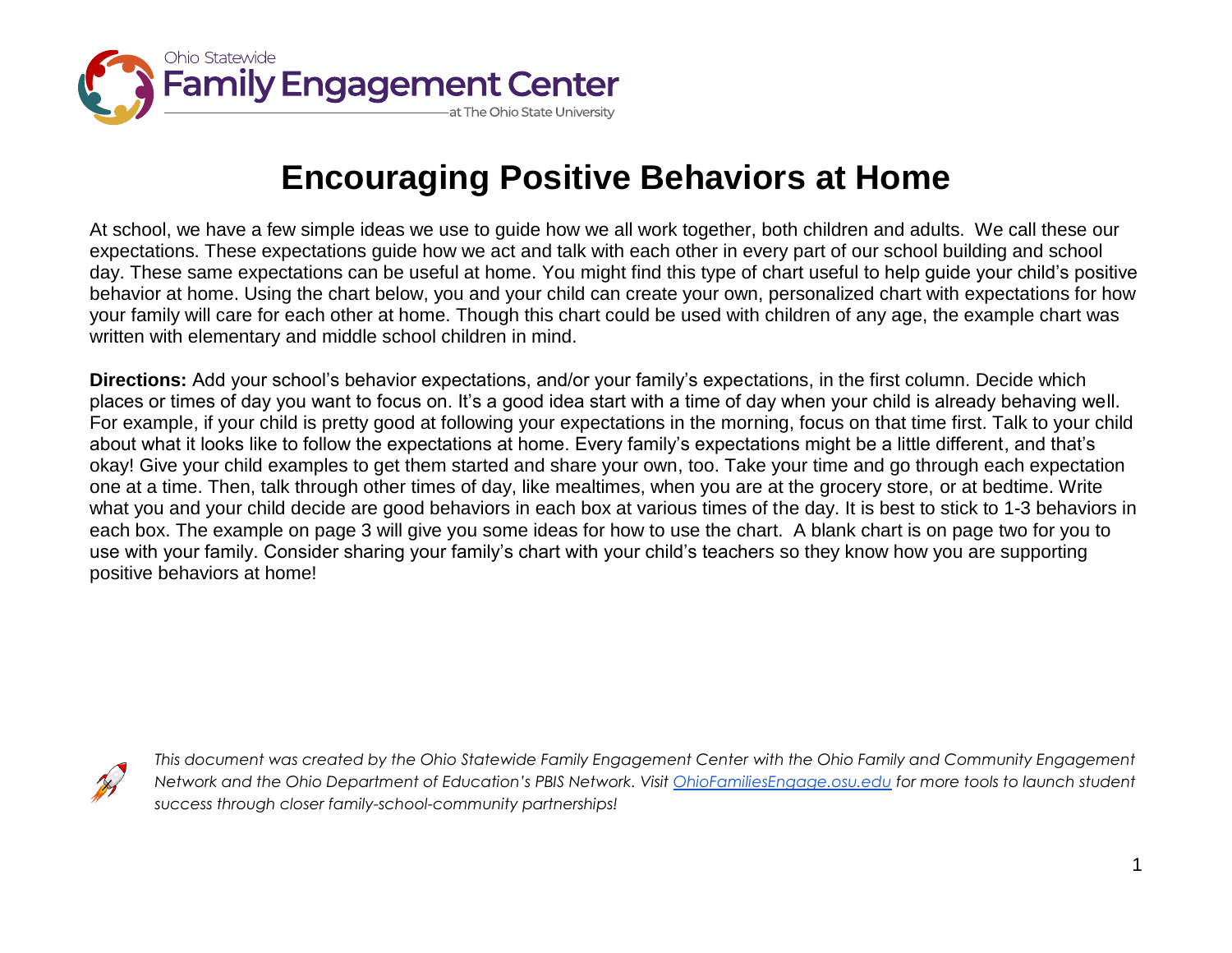**The \_\_\_\_\_\_\_\_\_\_\_\_\_\_\_\_\_\_\_\_\_\_\_ Family's Positive Behaviors Chart**

| Write in your expectations<br>below | <b>Time</b><br>(Use the times and places below or write in your own.) |                  |                |                      |  |
|-------------------------------------|-----------------------------------------------------------------------|------------------|----------------|----------------------|--|
|                                     | <b>Morning</b>                                                        | <b>Mealtimes</b> | <b>Bedtime</b> | Out in the Community |  |
|                                     |                                                                       |                  |                |                      |  |
|                                     |                                                                       |                  |                |                      |  |
|                                     |                                                                       |                  |                |                      |  |
|                                     |                                                                       |                  |                |                      |  |
|                                     |                                                                       |                  |                |                      |  |
|                                     |                                                                       |                  |                |                      |  |
|                                     |                                                                       |                  |                |                      |  |
|                                     |                                                                       |                  |                |                      |  |
|                                     |                                                                       |                  |                |                      |  |
|                                     |                                                                       |                  |                |                      |  |
|                                     |                                                                       |                  |                |                      |  |
|                                     |                                                                       |                  |                |                      |  |